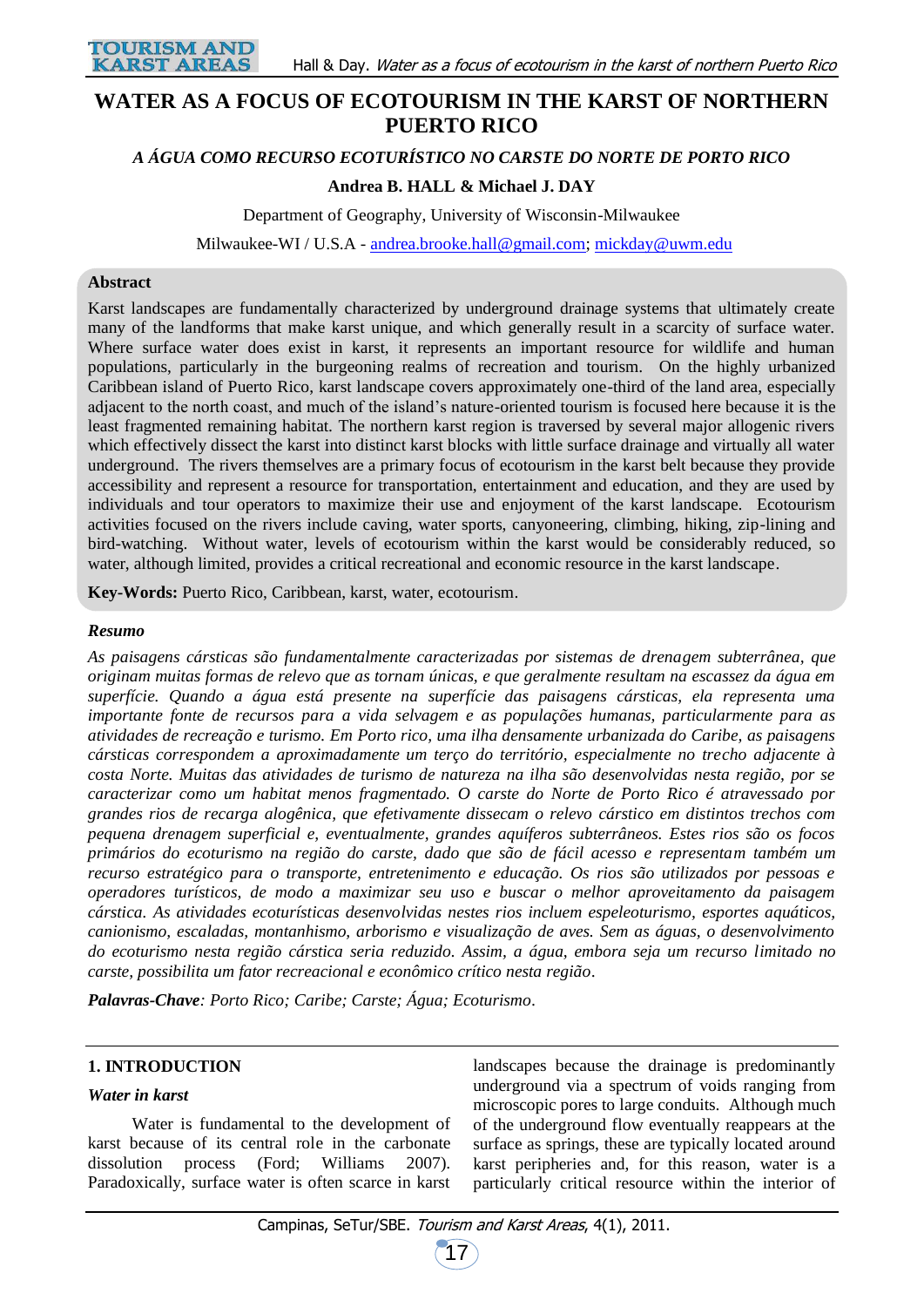karst areas, and sites where it is present at the surface represent important foci both for wildlife and for human activities.

Historically, human activities in karst areas have centered on accessible surface water sources, although advances in drilling and pumping technology have rendered wells increasingly efficient and reliable, such that more than 25% of the World's population now obtains its water from karst aquifers (Ford; Williams 2007). Water continues to play a critical role in human use of karst areas, particularly in the burgeoning realms of recreation and tourism. Karst landscapes provide significant venues for ecotourism (e.g. Bundschuh et al. 2007) and the scarce water sources within karst can play a major role in promoting recreational and tourism opportunities (Scott et al. 2004). Few studies have examined this topic in detail, and a particularly striking example is presented here.

## *Karst in Puerto Rico*

Puerto Rico consists of three physiographic regions: a volcanic central mountainous area (the Cordillera Central) of late Jurassic to Eocene age, a marginal Tertiary karst belt and a discontinuous coastal plain (Monroe 1976, Troester 1992, Troester et al. 1987). Carbonate deposition began in the early Cretaceous period but peaked in the early Tertiary period, with deposition of the limestones beginning

and ending earlier in the south than the north. After active volcanism and tectonism ceased, extensive middle Oligocene to Pliocene limestones and terrigenous sediments were deposited over the older rocks, particularly along the northern flanks of the mountains, forming the northern karst belt (Monroe 1976).

There are marked climatic differences between the northern and southern portions of Puerto Rico, with the north being characterized by a moist, humid climate while the south is much drier (Lugo et al*.* 2001). Different climates lead to different rates of karstification and different (more/less developed) features, with the north having better developed karst with more distinctive karst landforms, such as cockpits and towers.

Karst covers between 28% (Lugo et al*.* 2001) and 34% of Puerto Rico (Monroe 1976) and is most extensive in the northern karst belt, which is the best documented (Monroe 1976, Troester 1992, Lugo et al*.* 2001). The northern karst belt extends about 70km east-west parallel to the northern coast west of San Juan, with a maximum width of about 22 km south of Arecibo. The karst belt encompasses approximately 1,600 km² or about 20% of the land area of Puerto Rico (Giusti 1978), and accounts for about 90% of the karst in Puerto Rico, with the residual 10% in the south and in scattered outcrops in the Cordillera Central (Figure 1).



**Figure 1: Distribution of karst in Puerto Rico. Source: Monroe (1976) in Lugo** *et al.* **(2001)**

Six distinct limestone formations are recognized in northern Puerto Rico: in ascending order, the San Sebastián Formation, the Lares Limestone, the Cibäo Formation, the Aguada Limestone, the Aymamón Limestone and the Camuy Formation (Giusti 1978). The northern karst belt includes extensive areas of dry valleys and sinkholes, together with more dramatic landforms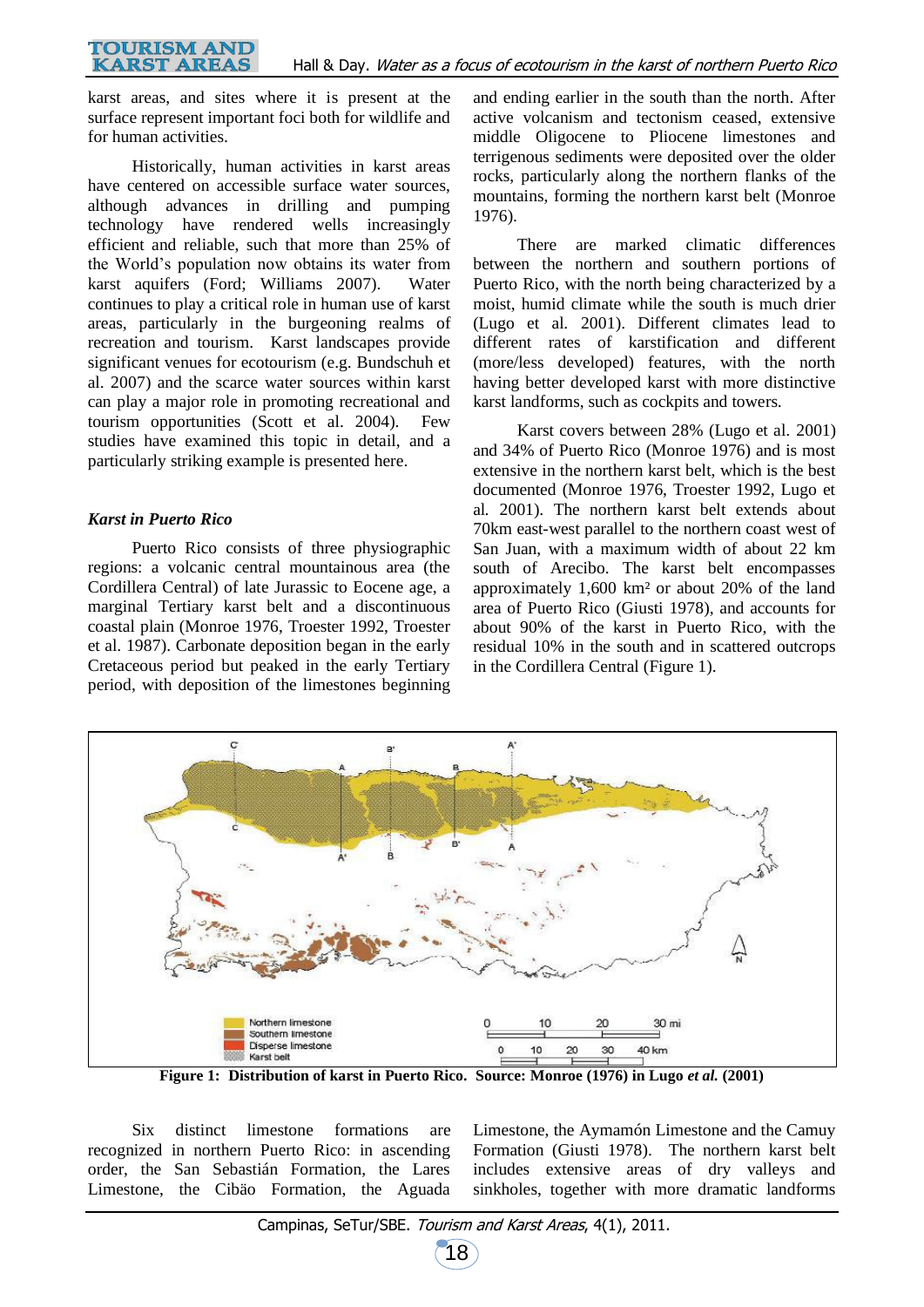such as cockpits and *mogotes*. Cockpits are deep, often steep-sided depressions separated by broadly conical residual hills (Monroe 1976, Day 2004, Day; Chenoweth 2004). *Mogotes*, isolated residual hills surrounded by a relatively flat alluviated plain, are a type of tower karst, with the hills having a rounded or conical shape, rather than the classical vertical tower shape of other tower karst areas (Day 1978, Day; Tang 2004). *Mogote*s occur particularly along the northern edge of the northern karst belt, and they are perhaps the most distinctive and obvious landforms of the northern karst (Lugo et al*.* 2001). There are also numerous cave systems (Miller 2009).

The limestone belt is traversed by several major perennial rivers whose headwaters rise in the volcanic and mountainous terrain to the south and which flow north through the limestones to the north coast (Figure 2). The largest of these are the Río Grande de Arecibo and the Río Grande de Manatí, both of which cut across the karst belt via surface alluviated valleys. Smaller rivers, such as the Río Encantado and the Río Tanamá traverse the karst belt via discontinuous cave systems and deep, narrow canyons. The north-flowing river valleys (the Río Camuy, Río Guajataca, Río Grande de Manatí, Río Grande de Arecibo, Río Encantado, Río Tanamá, Río de la Plata and Río Cibuco) largely follow structural (fault) lines and effectively dissect the northern karst belt into distinct karst blocks, mostly forested, that have little surface drainage, with virtually all flow underground (Giusti 1978, Lugo et al*.* 2001). Valley systems are an important

component of tropical karst landscapes (Day 2002) and those in Puerto Rico are particularly significant.

Throughout the Caribbean, human activities have had widespread adverse impacts on karst landscapes (Day 1993, 2010) which are predicted to increase (Day; Chenoweth 2009). In this context, the northern karst belt of Puerto Rico has an interesting history of colonial agricultural expansion and contraction, followed by depopulation and then urban and industrial encroachment (Pico 1974, Lugo et al. 2001). Recently it has been regarded as one of the World's most endangered karst areas (Tronvig; Belson 1999) and it has been a focus of karst conservation efforts on the island (Day; Kueny 1998, Mujica-Ortiz; Day 2001). Paradoxically, although the karst is under extreme human pressure, it still represents the least fragmented natural habitat in Puerto Rico, making its use, conservation and management all the more critical (Lugo *et al.* 2001).

By surface area, water occupies less than 5% of the northern karst belt, with virtually all of that being in the form of the through-flowing allogenic rivers (Figure 2). Water is also exposed where sections of major cave systems, such as those of the Río Camuy and Río Tanamá, have been uncovered by collapse of cave roof sections (Gurnee; Gurnee 1974, Lugo et al. 2001). Additionally, surface water is present at springs, particularly where groundwater exsurges peripheral to the main body of the karst but also locally within the karst blocks. Water is also present in many caves, particularly those at lower elevations and peripheral to the main drainage systems.



**Figure 2: The northern karst belt. Source: Giusti (1976) in Lugo** *et al.* **(2001)**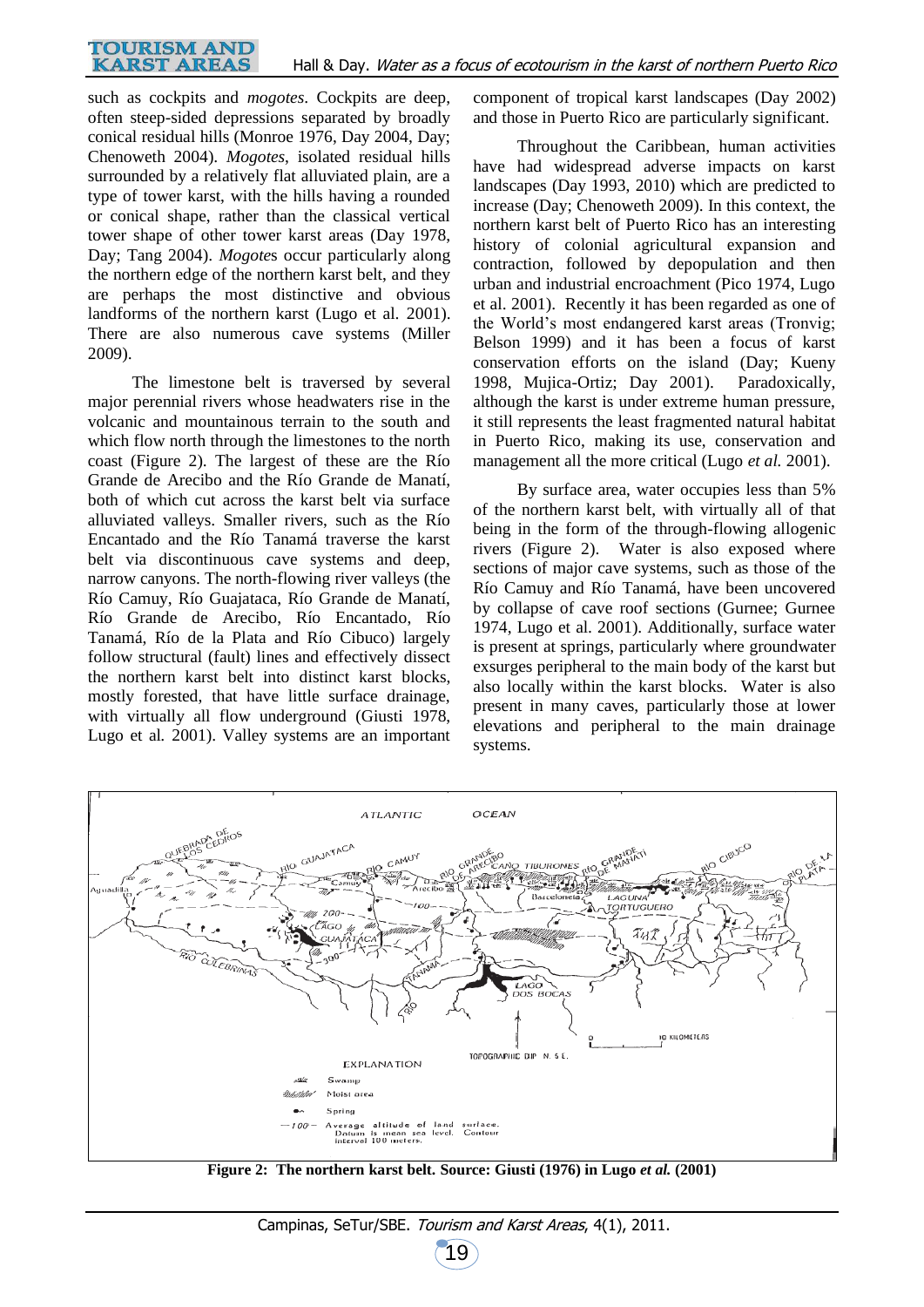#### **TOURISM AND KARST AREAS**

## *Ecotourism in Puerto Rico*

The definition of ecotourism is complex, multiple definitions exist, and the term has varied meanings to different people and to various organizations. Although there are a plethora of definitions available to choose from, most definitions include certain criteria. Fennel (2001), for example, suggests that ecotourism is a type of specialty travel that is nature-oriented, promotes conservation, protects local culture, benefits the local population, and promotes education.

Activities conducted under the title of ecotourism are varied and can take place in many different environments. Examples include such "low-impact" activities as hiking, cycling, rafting, bird-watching and astronomical observation. Others are limited to specific landscapes and thus are more 'specialized': caving and SCUBA diving are examples. In karst landscapes both general and specialized ecotourism occur and tourism is becoming an important aspect of human use of karst areas, with attendant impacts (Huppert *et al*. 1993, Day 2010). The Caribbean karst, including that in Puerto Rico, appeals to tourists because of its natural environment and unique topography. These assets create unique visitor experiences. The karst also contains diverse and endemic plant and animal populations, and provides a wide variety of outdoor activities while supporting biological, ecological and geomorphological diversity (Lugo et al*.* 2001).

Increasingly aware of sustainability issues, Puerto Rico has recently turned to ecotourism and sustainable development in an effort to conserve and protect its natural resources (Frederique 2004). With a land area of 13,790 km<sup>2</sup> and a population of nearly 4 million people (CIA 2010), Puerto Rico has a population density of more than 430.5 people per km², second in the Caribbean only to Barbados (Scarpaci; Portela 2009). Sustainable development and ecotourism have become particularly important national issues precisely because of the island's small size and high population density. Wellplanned sustainable tourism development should lead not to the deterioration of natural areas but to their conservation (Page; Dowling 2002).

Although surface water is uncommon in many karst areas, in other landscapes water is an important component of mainstream tourism and ecotourism alike (Jennings 2006, Crase; O'Keefe 2011). Water provides opportunities for a wide range of activities that are not feasible on land (Jennings 2006), and is also a magnet for wildlife, for whose existence it is critical (Sinclair et al. 2006).

## **2. METHODOLOGY**

Ecotourism activities in the northern Puerto Rican karst were investigated through literature reviews and field research during 2009 (Hall 2010). A preliminary analysis of tourism and ecotourism websites was first conducted in order to discern what types of activities are offered in the karst. Ten adventure tour companies that operate extensively within the karst were identified and three that appeared to have particular affinity with the northern karst were contacted. Subsequently, appointments were made to participate in selected ecotourism activities in the karst landscape, and the companies themselves became a primary source of information. The three companies were selected because they represent the size spectrum and scale of tourism operations in the Puerto Rican karst. They also offer a wide range of ecotourism activities that appear to typify those offered within the karst landscape, and they were available during fieldwork. Participant observation, surveys and interviews were the primary research methods employed. Further details of the research methodology are provided by Hall (2010).

## **3. RESULTS**

## *Water as an ecotourism focus*

Numerous ecotourism activities take place in the karst landscape, and virtually all of these are related to or focus primarily or exclusively on the water. Overall, it is estimated that about 40% of ecotourism in Puerto Rico takes place within the karst (Hall 2010), and 85% of the ecotourism activity within the karst itself is water-centered.

Water, particularly as represented by the rivers and the river valleys, plays three pivotal and intersecting roles within the northern karst. First, it provides access and a means of transportation, facilitating entry into the karst and passage through it. Major roads across the karst follow the major valleys, and many minor roads follow courses of dry valleys. More significantly, the rivers and valleys represent the route ways via which ecotourists enter and traverse the karst, on foot, on horse or via the rivers themselves by tube, canoe, kayak or swimming (Figure 3).

Second, water within the karst provides a fundamental source of entertainment, providing the essential medium for enjoyable activities such as swimming, diving, body-rafting (Figure 4), tubing, canoeing and kayaking. Drinking the river water is inadvisable, but some ecotourists imbibe and seek out spring water, and valley-side waterfalls,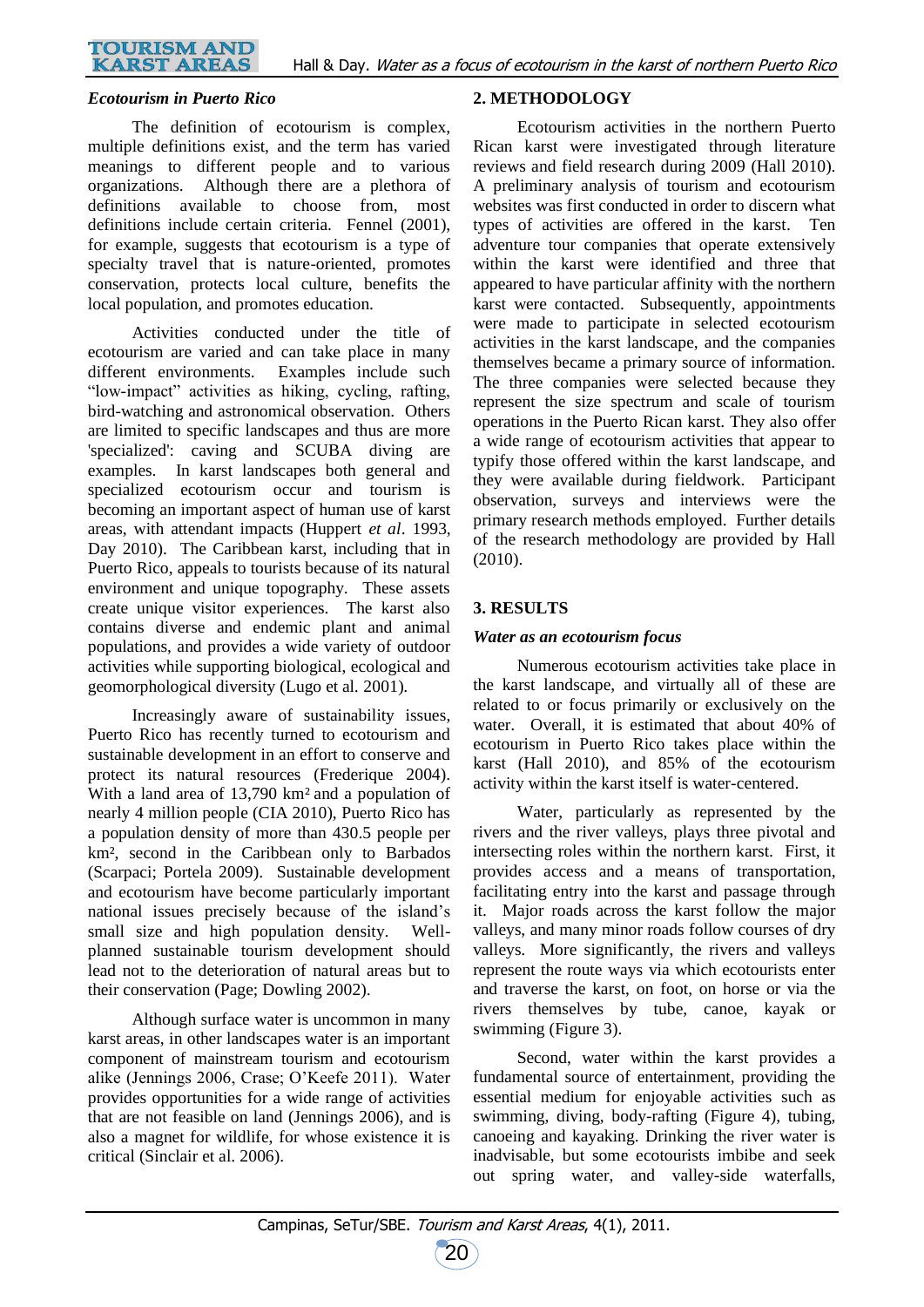particularly those that are spring-fed, offer opportunities to wash off any riverine debris.



**Figure 3: Tourists using river as form of transportation/entertainment in the karst. Source: Andrea Hall (2009)**



**Figure 4: Body-rafting down the Río Tanamá. Source: Andrea Hall (2009)**

Third, water plays a significant educational role within the karst, particularly since water is the fundamental agent in karst landscape development and cave formation. Surface rivers, unroofed caves, cave streams (Figure 5) and springs all provide opportunities for educational activities within ecotourism, focusing on hydrology, geomorphology and biogeography. Through the medium of water, ecotourists learn about karst and cave development, aquatic biology and other aspects of karst science. Water also represents an important tool for communicating information about potential degradation of the karst, focusing, for example, on the potential for water contamination and rapid transfer of pollutants. Additionally, the surface water is an important 'magnet' for wildlife, and thus serves as a major focus for wildlife viewing and tracking, particularly bird-watching, which is one of the primary ecotourism activities (Raffaele 1989).

Many of the ecotourism activities within the karst use the water in multiple and complementary ways, combining access, entertainment and education in numerous and diverse ways. In itself, water in the rivers and springs represents a dramatic scenic element within the karst, and thus plays multifaceted roles, which may be exemplified by brief discussion of some specific ecotourism activities.

Hiking is a basic component of much of the karst-based ecotourism, either as the primary activity or as a means to other ends, such as climbing, caving or bird-watching. Many hiking trails enter the karst via valleys, and most organized hikes begin and/or terminate at the rivers, particularly providing posthiking swimming opportunities. In some locations, trails cross the rivers via fords or bridges, adding a different or additional dimension to hikes (Figure 6).



**Figure 5: Entrance of river cave on Río Tanamá. Source: Andrea Hall (2009)**



**Figure 6: Hammock bridge over Río Tanamá. Source: Andrea Hall (2009)**

Climbing and rappelling are more specialized ecotourism activities within the karst, and often take place adjacent to the rivers where valley-side cliffs provide suitable and accessible locations.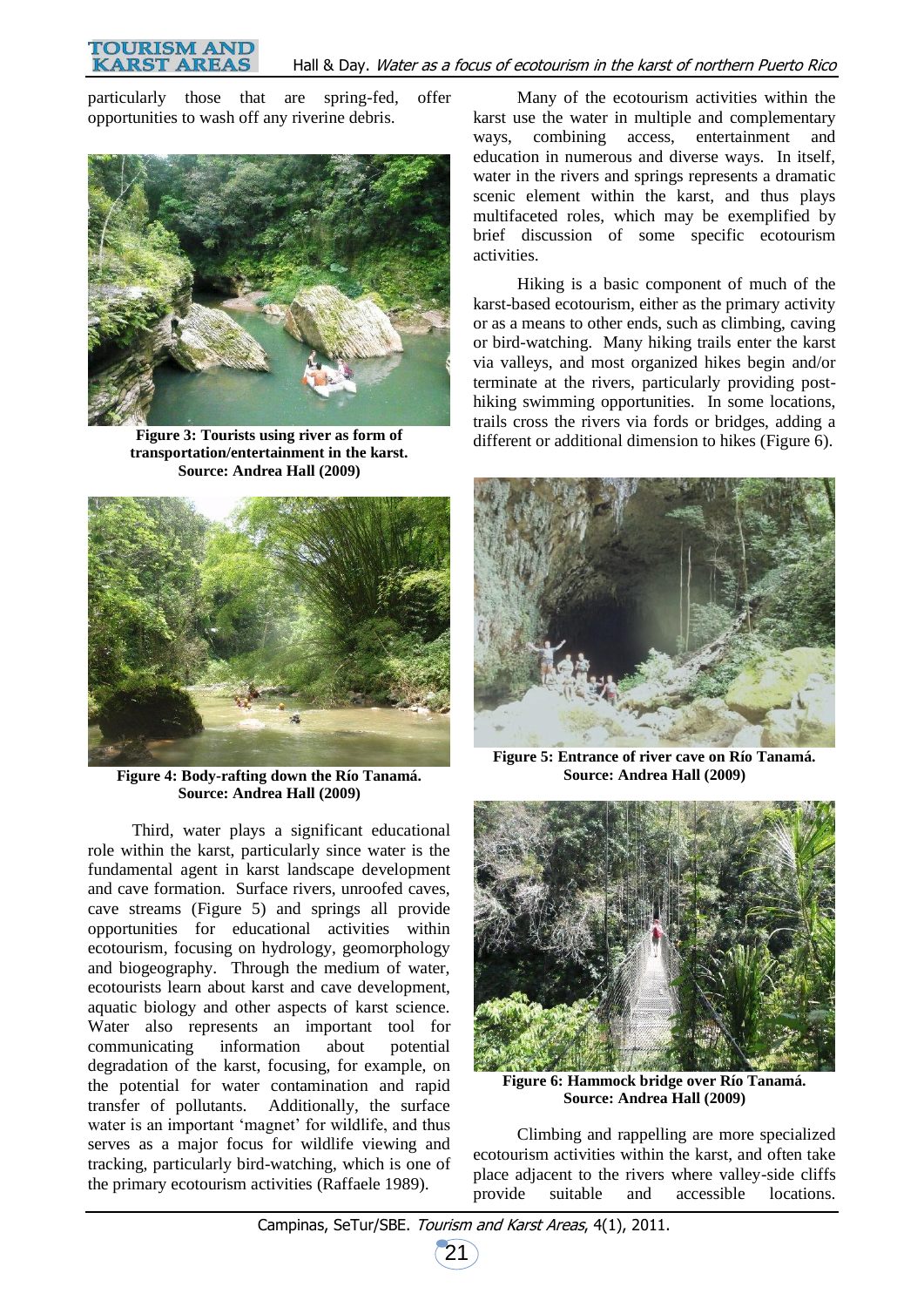#### **TOURISM AND KARST AREAS** Hall & Day. Water as a focus of ecotourism in the karst of northern Puerto Rico

Canyoneering, in which participants navigate along the narrower river valleys through combinations of hiking, free-climbing, swimming and body rafting, center on the rivers by necessity (Figure 7). Ziplining, descending using gravity by means of a pulley running down a fixed, inclined cable line, is not restricted to river valleys but is often located there because of the local relief available between the valley edges and the river bed, which provides for significant elevations, swift transgress and impressive views (Figure 8).



**Figure 7: Canyoneering, Río Tanamá. Source: Andrea Hall (2009)**



**Figure 8: Zip-lining over the Río Tanamá. Source: Andrea Hall (2009)**

Caving is, of course, an ecotourism activity that is inextricably linked to karst, and particularly to the role of water in karst. While caving does not necessarily involve intimate interaction with water, most caving tours do involve water, either in the caves themselves or at the surface before or afterwards.

Ecotourism activities in the karst are variable in terms of their specificity towards the karst (Hall 2010). Some, such as caving, are karst-specific, while others are less intimately focused on the karst itself. Nevertheless, water remains a critical focus, as documented above.

Although all the rivers provide potential ecotourism sites, the Río Tanamá is seemingly the most important river for ecotourism in the karst of Puerto Rico. The reasons for this are not entirely clear, but revolve around scenic considerations, accessibility, its size, and proximity to other attractions. Although water pollution is problematic throughout the karst (Hunter and Arbona 1995), the lower Río Tanamá has a relatively unspoiled character, with relatively low levels of apparent water contamination. The Río Tanamá Valley is also very scenic, with steep valley sides, canyons, waterfalls and sections where the river passes through short caves. The downstream section of the Río Tanamá is readily accessible, giving access to natural areas with well developed trails and other facilities. The Río Tanamá is also close to the Arecibo Observatory, which is another major tourism focus within the karst (Hall 2010).

## **4. CONCLUSION**

Even though surface water is limited in occurrence in the northern karst of Puerto Rico, it plays a pivotal role in influencing ecotourism in the karst, which is itself a major tourism focus. In particular, the rivers which traverse the karst provide transportation, entertainment, and educational opportunities, which are used by individuals and tour operators to maximize their use and enjoyment of the karst. The rivers provide access and a means of transportation to and through the karst landscape. Water in the karst landscape also provides a fundamental source of entertainment, as many of the activities available are related to the water resources. Ecotourism activities within the karst, such as caving, water sports, canyoneering, climbing, hiking, zip-lining and bird-watching are strongly linked to the rivers and to other water sources. The rivers provide a significant educational role, particularly due to water's fundamental role in the development and formation of karst landforms.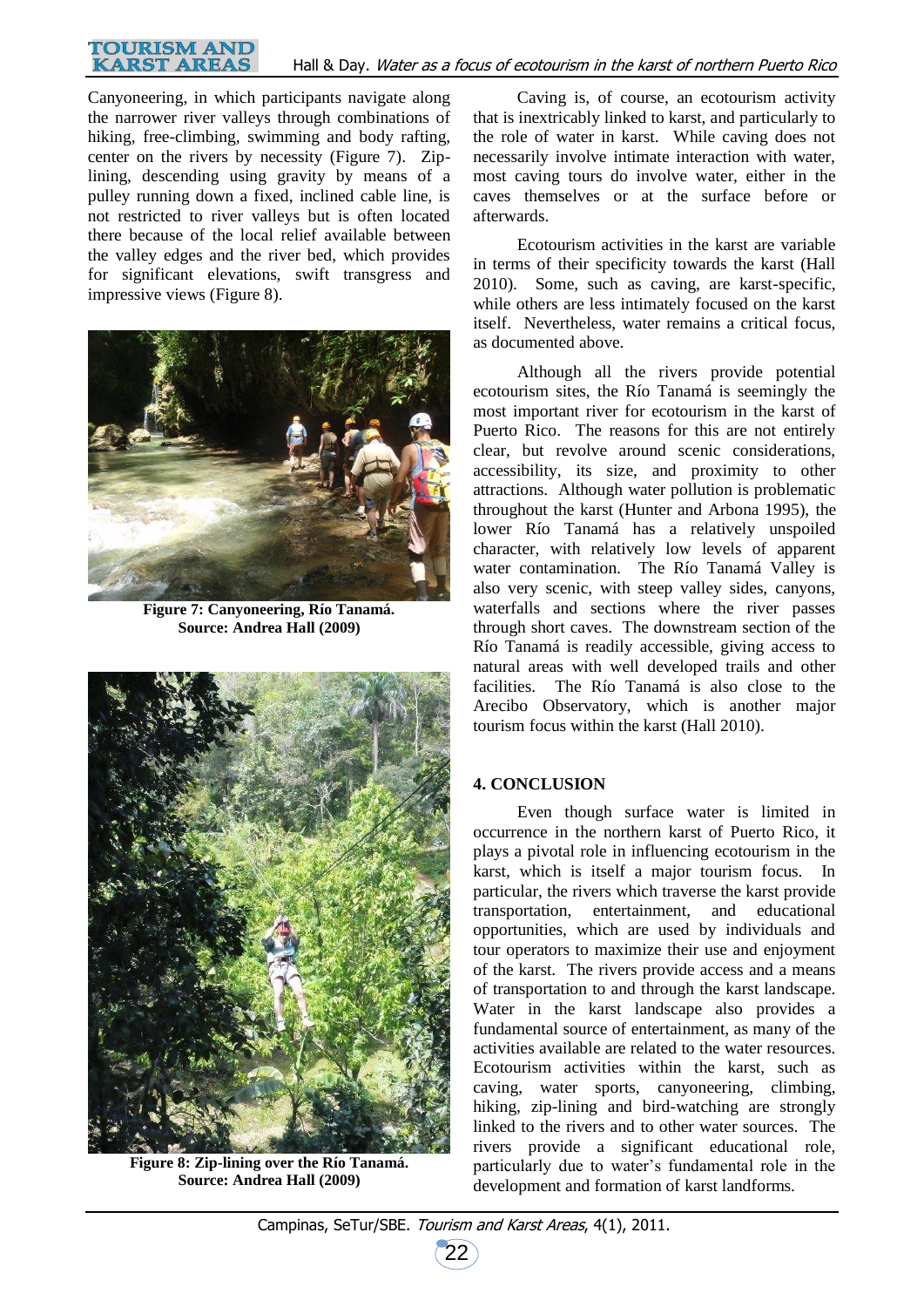Water plays a critical role in human use of karst areas, particularly in recreation and tourism. Karst landscapes provide significant venues for ecotourism and the scarce water sources within karst play a major role in promoting recreational activities

and tourism opportunities. Without water, levels of ecotourism within the karst would be considerably reduced, so water, although limited, provides a critical recreational and economic resource in the karst landscape.

## **REFERENCES**

- BUNDSCHUH, J.; BIRKLE, P.; FINCH, R.C.; DAY, M.J.; ROMERO, J.; PANIAGUA, S.; ALVARADO, G.E.; BHATTACHARAYA, P.; TIPPMANN, K.; CHAVES, D. Geology-related tourism for sustainable development. In: **Central America: Geology, Resources, Hazards**, J. Bundschuh; G.E. Alvarado (Eds). New York: Taylor and Francis, Vol. 2, p.1015-1098, 2007.
- CIA. World Fact Book. Central Intelligence Agency, 2010. Available at: [http://www.cia.gov/library/publications/the-world-factbook/geos/rq.html.](http://www.cia.gov/library/publications/the-world-factbook/geos/rq.html) Accessed on: February 3, 2010.
- CRASE, L,; O'KEEFE, S. (Eds). **Water Policy, Tourism, and Recreation**. Washington D.C.: RFF Press, 240p.
- DAY, M.J. Morphology and distribution of residual limestone hills (mogotes) in the karst of northern Puerto Rico. **Bulletin of the Geological Society of America**, 89(3), p.426-432, 1978.
- DAY, M.J. Human impacts on Caribbean and Central American karst. **Catena**, Supplement 25, p.109-125, 1993.
- DAY, M.J. The role of valley systems in the evolution of tropical karstlands. In: **Evolution of Karst: From Prekarst to Cessation**, F. Gabrovsek (Ed). Zalozba ZRC, Ljublana, p.235-241, 2002.
- DAY, M.J. Cone karst. In: **The Encyclopedia of Caves and Karst Science**, J. Gunn (Ed). New York: Taylor and Francis, p.241-243, 2004, 902p.
- DAY, M.J. Human interaction with Caribbean karst landscapes: past, present and future. **Acta Carsologica** 39(1), p.137-146, 2010.
- DAY, M.J.; CHENOWETH, M.S. Cockpit Country cone karst, Jamaica. In: **The Encyclopedia of Caves and Karst Science**, J. Gunn (Ed). New York: Taylor and Francis, p.233-235, 2004, 902p.
- DAY, M.J.; CHENOWETH, M.S. Potential impacts of anthropogenic environmental change on the Caribbean karst. In: **Global Change and Caribbean Vulnerability**, BARKER, B.; DODMAN, D.; MCGREGOR, D. (Eds). UWI Press, p.100-122, 2009.
- DAY, M.J.; TANG, T. Tower karst. In: **The Encyclopedia of Caves and Karst Science**, GUNN, J. (Ed). New York: Taylor and Francis, p.734-736, 2004, 902p.
- FENNEL, D.A. A Content Analysis of Ecotourism Definitions. **Current Issues in Tourism**, Vol. 4, No. 5, p.403-421.
- FORD, D.C.; WILLIAMS, P.W. **Karst Hydrogeology and Geomorphology**. Chichester, UK: Wiley, 2007. 562p.
- FREDERIQUE, E.A. **Turísmo, medio ambiente y áreas naturales protegidas en Puerto Rico: Perspectivas y retos para alcanzar el desarrollo sostenible en este sector en el estado libre asociado de Puerto Rico***.* San Juan: Colegio de Agronomos de Puerto Rico**,** 2004.

23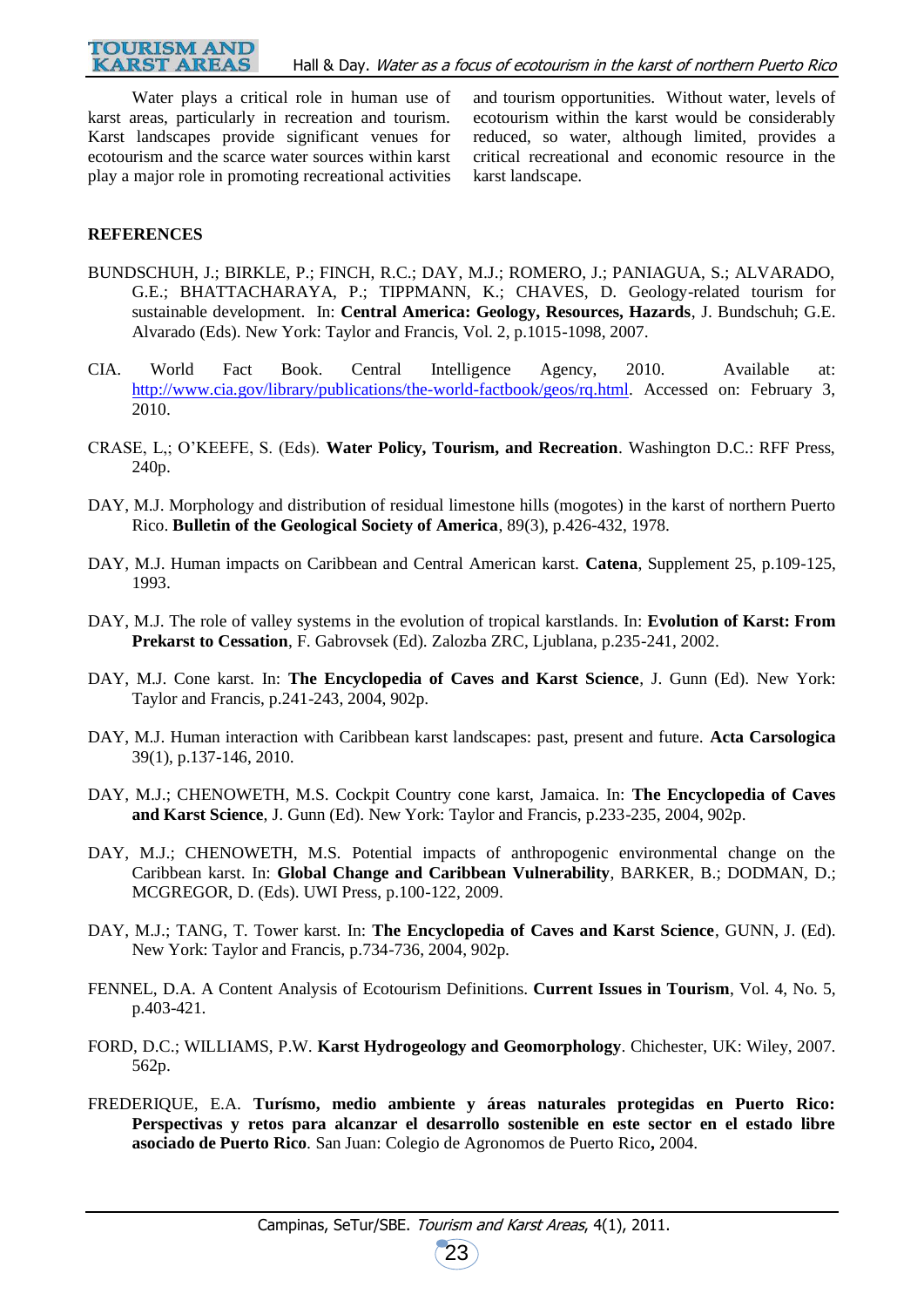GIUSTI, E.V. **Hydrogeology of the Karst of Puerto Rico**, U.S. Geological Survey Professional Paper 1012, 1978, 68p.

GURNEE, R.; GURNEE, J. **Discovery at the Rio Camuy**. New York: Crown Publishers, 1974, 183p.

- HALL, A.B. **Ecotourism in the karst landscape of Puerto Rico.** 2010. 151p. MS Thesis, Department of Geography, University of Wisconsin-Milwaukee.
- HUNTER, J.M.; ARBONA, S.I. Paradise lost: an introduction to the geography of water pollution in Puerto Rico. **Social Science and Medicine**, Vol. 40, No. 10, p.1331-1355, 1995.
- HUPPERT, G.;BURRI, P.; FORTI, P.; CIGNA, A. Effects of tourist development on caves and karst. In: **Karst Terrains: Environmental Changes and Human Impact**, WILLIAMS, P. (Ed). Catena Supplement 25, p.251-268, 1993.
- JENNINGS, G. (Ed). **Water-Based Tourism, Sport, Leisure and Recreation** Experiences. New York: Butterworth Heinemann, 2006, 320p.
- KUENY, J.A.; DAY, M.J. An assessment of protected karst landscapes in the Caribbean. **Caribbean Geography,** 9(2), p.87-100, 1998.
- LUGO, A.E., CASTRO, L.M., VALE, A., LOPEZ, T., PRIETO, E.H., MARTINO, A.G., ROLON, A.R.P., TOSSAS, A.G., MCFARLANE, D.A., MILLER, T., RODRIGUEZ, A., LUNDBERG, J., THOMLINSON, J., COLON, J., SCHELLEKENS, J.H., RAMOS, O. and HELMER, E. **Puerto Rican Karst – A Vital Resource**, U.S. Department of Agriculture, Forest Service, General Technical Report WO-65, 2001, 100p.
- MILLER, T. Puerto Rico. In: **Caves and Karst of the USA**, PALMER, A.N.; PALMER, M.V. (Eds). National Speleological Society, Huntsville, p.332-345, 445p.
- MONROE, W.H. **The Karst Landforms of Puerto Rico**, U.S. Geological Survey Professional Paper 899, 1976, 68p.
- MUJICA-ORTIZ, B.; DAY, M.J. Karst conservation and protected areas in northern Puerto Rico. **Caribbean Geography**, 12(1), p.11-23, 2001.
- PAGE, S.J.; DOWLING, R.K. **Themes in Tourism: Ecotourism***.* New York*:* Prentice Hall, 2002, 338p.
- PICO, R. **The Geography of Puerto Rico***.* Chicago: Aldine Publishing Co, 1974, 439p.
- RAFFAELE, H.A. **A Guide to the Birds of Puerto Rico and the Virgin Islands**. Princeton University Press, 1989, 272p.
- SCARPACI, J.L.; PORTELA, A.H. **Cuban Landscapes: Heritage, Memory, and Place.** London and New York: The Guilford Press, 2009, 215p.
- SCOTT, T.M.; MEANS, G.H.; MEEGAN, R.P.; MEANS, R.C.; UPCHURCH, S.B.; COPELAND, R.E.; JONES, J.; ROBERTS, T.; WILLET, A. **Springs of Florida**. Florida Geological Survey Bulletin 66, 2004, 377p.
- SINCLAIR, A.R.E.; FRYXEL, J.M.; CAUGHLEY, G. **Wildlife Ecology, Conservation and Management**. Oxford: Blackwell, 2006, 469p.
- TROESTER, J.W. The northern karst belt of Puerto Rico: a humid tropical karst. In: BACK, W.; HERMAN, J.S.; PALOC, H. (Eds). **Hydrogeology of Selected Karst Regions**. Hannover, Verlag Heinz Heise, p.475-486, 1992.

24